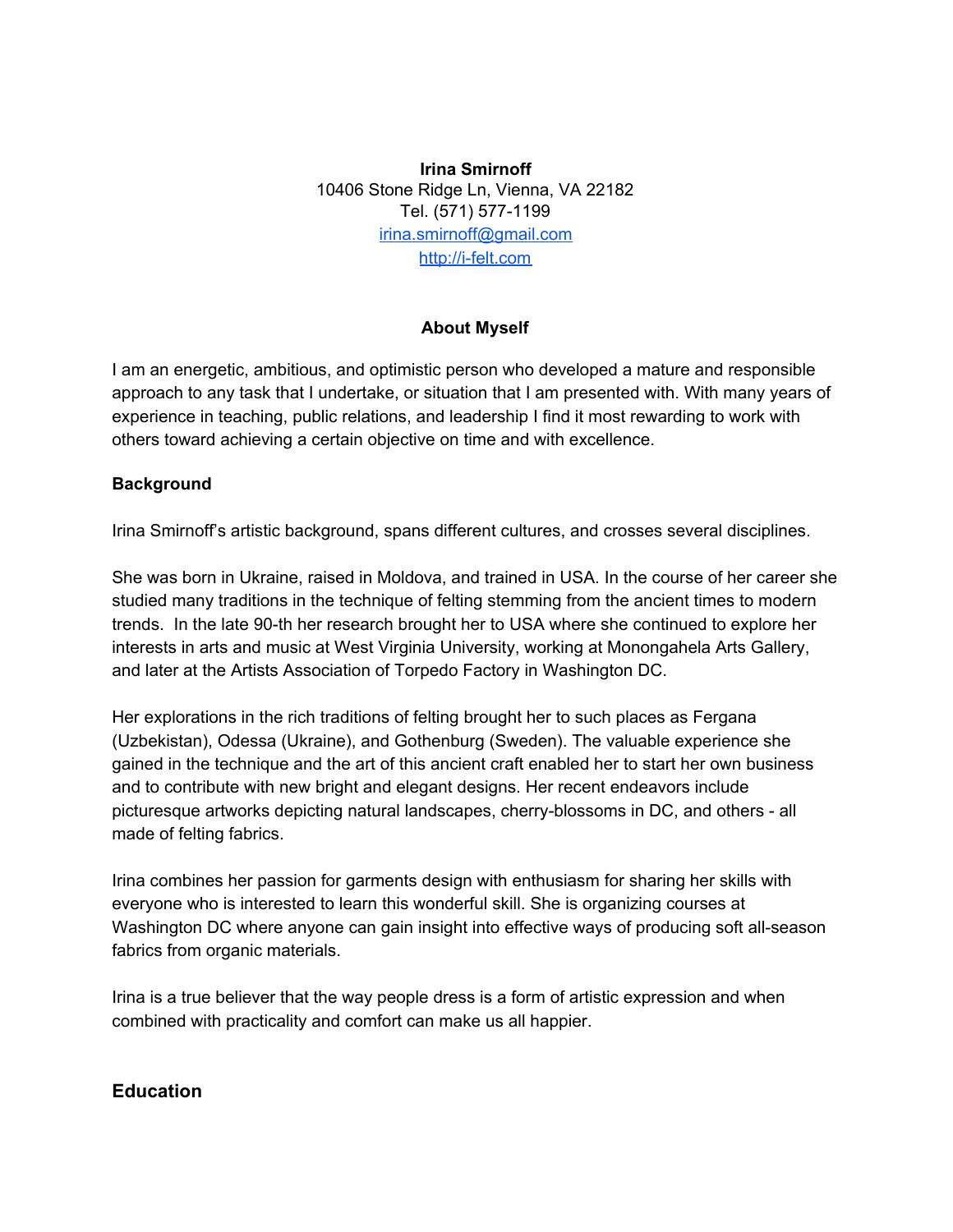- 1994: Odessa, Ukraine. Bachelor's degree of
- Social Events Organizer and piano teacher.
- 1998- till now Private lessons on vocal and piano skills
- 2016 till now Private lessons on felting from different countries teachers

### **Work Experience**

Torpedo Factory Art Center, Washington DC (2017-Present)

● [http://torpedofactory.org](http://torpedofactory.org/)

Mosaic Gallery, Fairfax VA (2018 - Present)

● https://mosaicdistrict.com/

I-Felt.com, Small Business Owner (2018-Present)

• Courses in felting art and garment design ([http://i-felt.com\)](http://i-felt.com/).

Office Assistant: BGG (2016 - 2017)

- Customer service.
- Document preparation / processing.

Graphic Designer: Tectral (2014 – 2016)

- Freelance graphics designer (GIMP)
- Movie clip maker (iMovie)

Client Relationships: Stop Fake (2014 - 2016)

- Supervising the department of translation
- Supervising the department of video editions
- Establishing and organizing process automation
- Leading up to one million viewers on YouTube channel.
- Language translator
- Content Editor

Financial Advisor: Primerica Financial Services (2006-2011)

- Financial Planner
- Market Insurance Specialist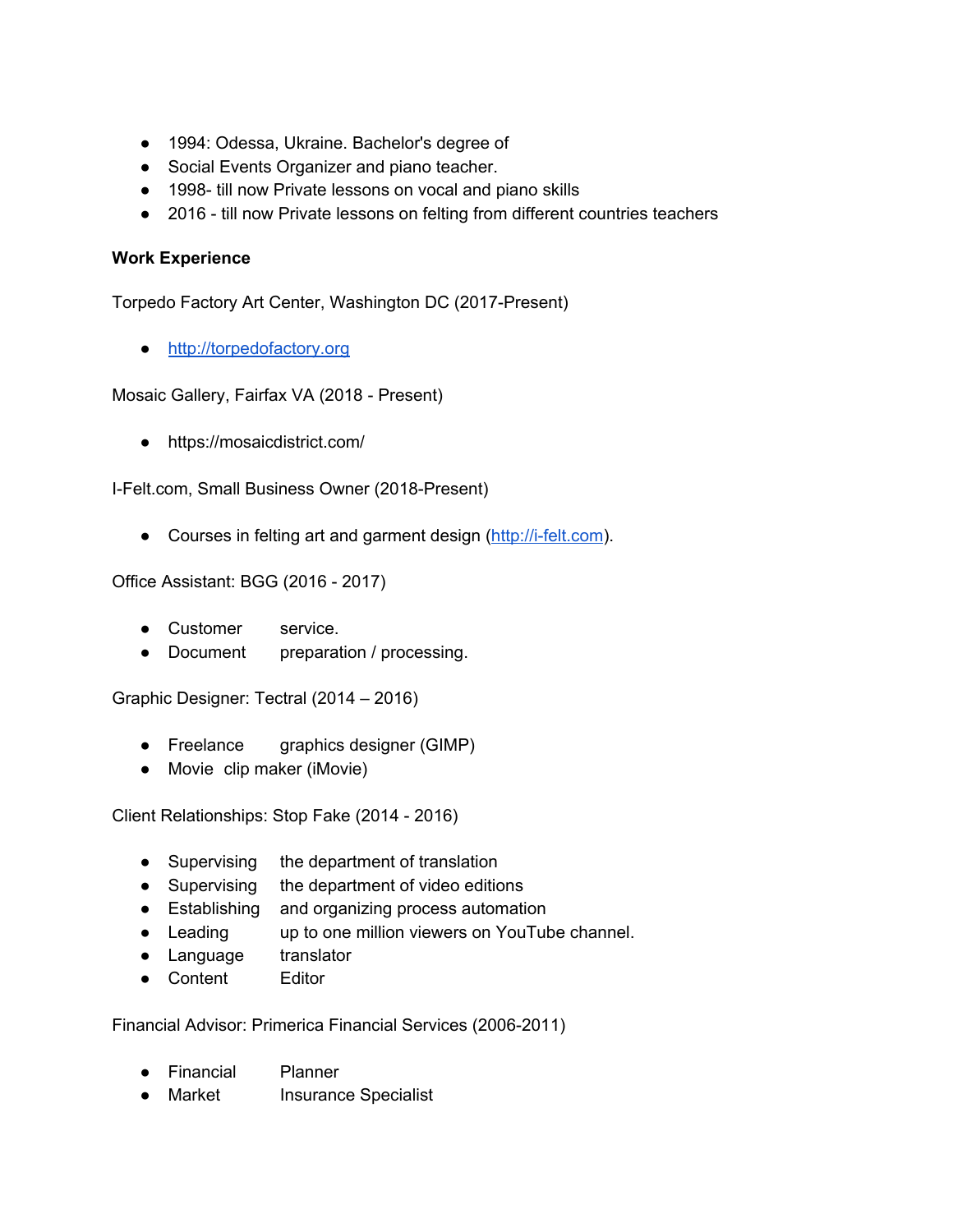● Recruiter

Recruiting Manager: Brest Crest Co., Russia (1995 - 1998)

- Recruiting Manager
- Training Manager
- Customer Service Manager
- Data Sheets Editor/Creator.

Event Organizer: Ukraine (1991 - 1994)

- Organizing events for kids and adults.
- Working with data sheets and budget planning.

### **Volunteering Work**

- 2008-2014: Vice President, *Parents Teachers Association (PTA) Wadsworth, OH*
- 2010-2014: Chess Club Organizer, *Elementary – Middle School*
- 2008-2014: HOA Social Committee Organizer
- 2012: Writer and Publisher book *emphasized on fostering and adjusting behavior of difficult and special needs kids*
- 2012-2014: Translator, English–Russian for newly adopted children from Ukraine and Russia.
- 2012-2014: Leading Manager/Supervisor, Ukrainian Crisis Media Channel.
- 2014 till now *Parents Teachers Association (PTA) Vienna, VA*

## **Hobbies**

- Felting arts and garments
- Photography
- Architecture drawing
- Music: piano playing, improvising, composing
- Photography
- Copic Markers Sketching

## **References**

- Torpedo Factory Art Center.
	- 105 N. Union St. Alexandria, VA 22314
	- Brett John Johnson, MFA Director
	- brett.johnson@alexandriava.gov